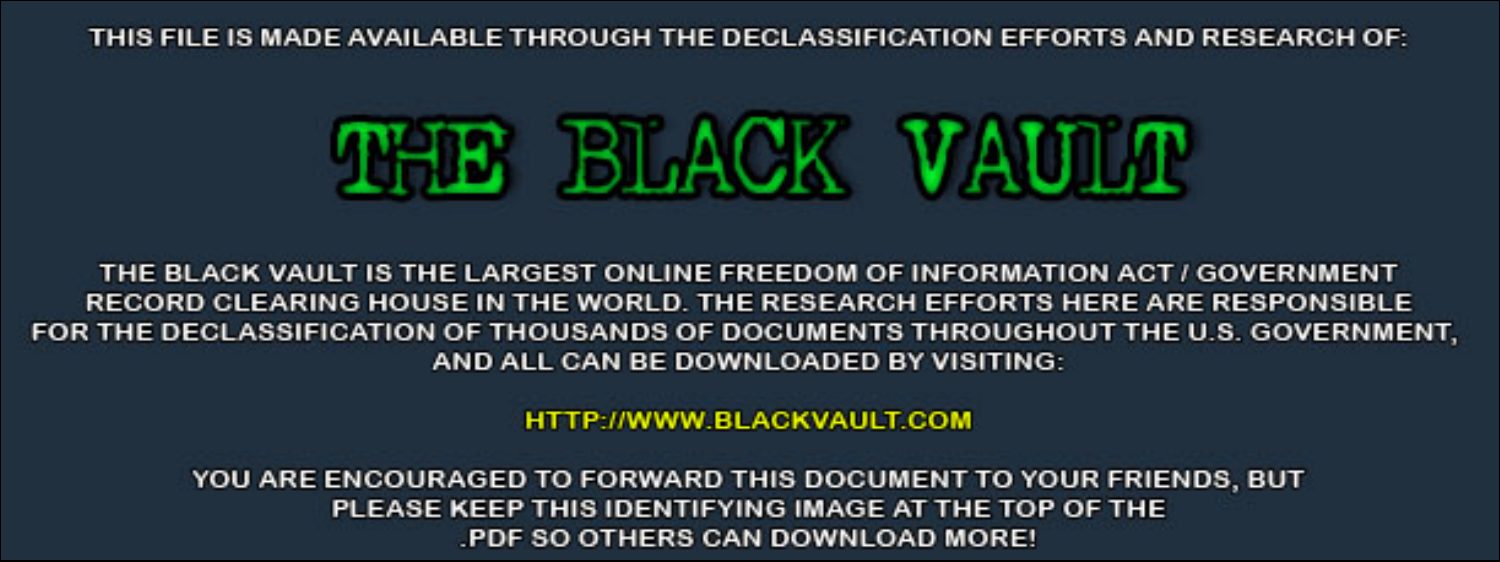**Federal Bureau of Investigation**  Washington, D.C. 20535

November 4, 2014

MR. JOHN GREENEWALD JR.

FOIPA Request No.: 1306593-000 Subject: ATTA, MOHAMED MOHAMED EL-AMIR AWAD EL-SAYED

Dear Mr. Greenewald:

This responds to your Freedom of Information/Privacy Acts (FOIPA) request.

The material you requested is located in an investigative file which is exempt from disclosure pursuant to 5 U.S.C. § 552(b)(7)(A). 5 U.S.C. § 552(b)(7)(A) exempts from disclosure:

> records or information compiled for law enforcement purposes, but only to the extent that the production of such law enforcement records or information ... could reasonably be expected to interfere with enforcement proceedings...

The records responsive to your request are law enforcement records; there is a pending or prospective law enforcement proceeding relevant to these responsive records, and release of the information in these responsive records could reasonably be expected to interfere with enforcement proceedings. For a further explanation of this exemption, see the enclosed Explanation of Exemptions.

For your information, Congress excluded three discrete categories of law enforcement and national security records from the requirements of the FOIA. See 5 U.S. C. § 552(c) (2006 & Supp. IV (2010). This response is limited to those records that are subject to the requirements of the FOIA. This is a standard notification that is given to all our requesters and should not be taken as an indication that excluded records do, or do not, exist.

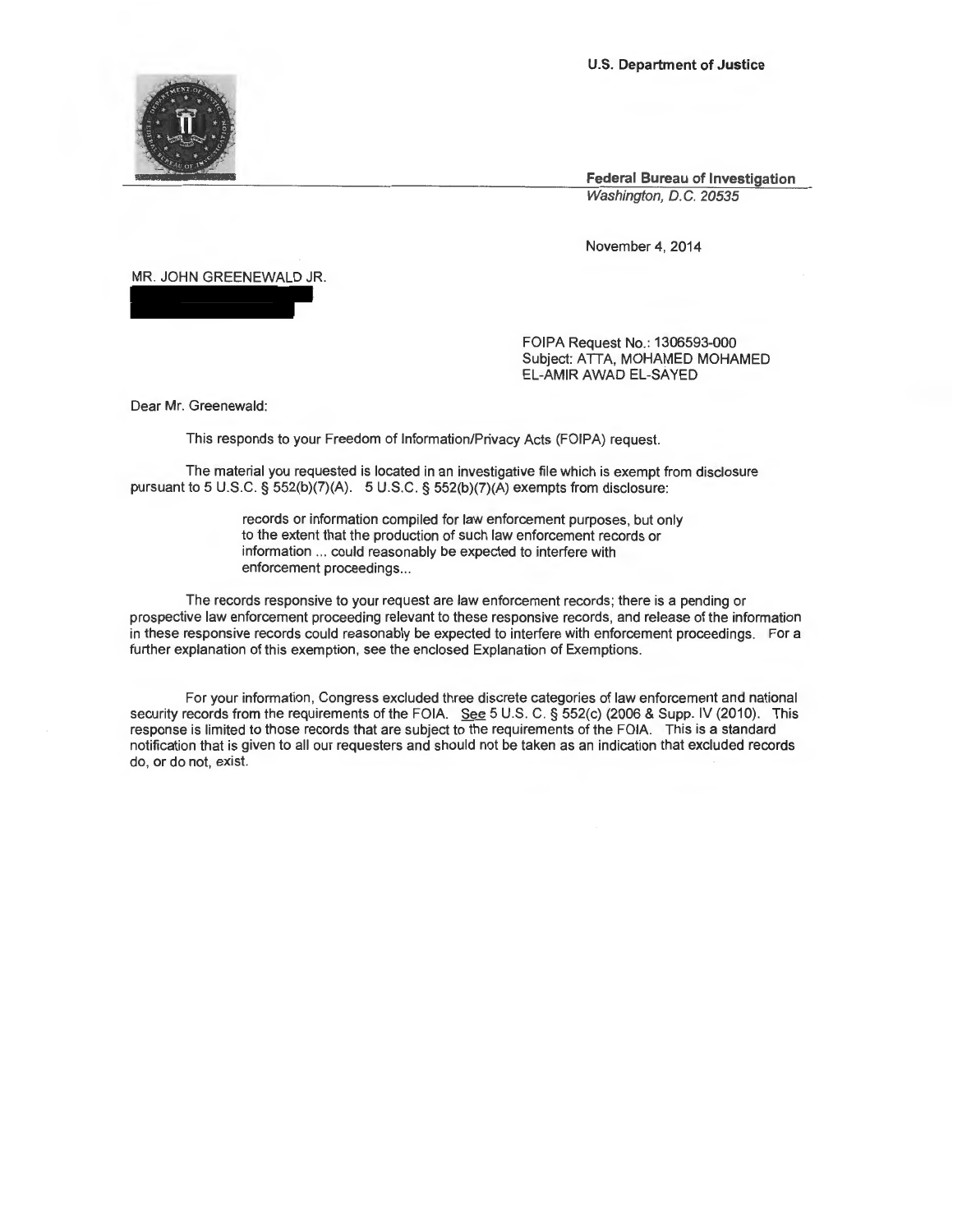You may file an appeal by writing to the Director, Office of Information Policy (OIP), U.S. Department of Justice, 1425 New York Ave., NW, Suite 11050, Washington, D.C. 20530-0001, or you may submit an appeal through OIP's eFOIA portal at http://www.justice.gov/oip/efoia-portal.html. Your appeal must be received by OIP within sixty (60) days from the date of this letter in order to be considered timely. The envelope and the letter should be clearly marked "Freedom of Information Appeal." Please cite the FOIPA Request Number in any correspondence to us for proper identification of your request.

Sincerely,

Fridentification of your request.

David M. Hardy Section Chief, Record/Information Dissemination Section Records Management Division

Enclosure(s)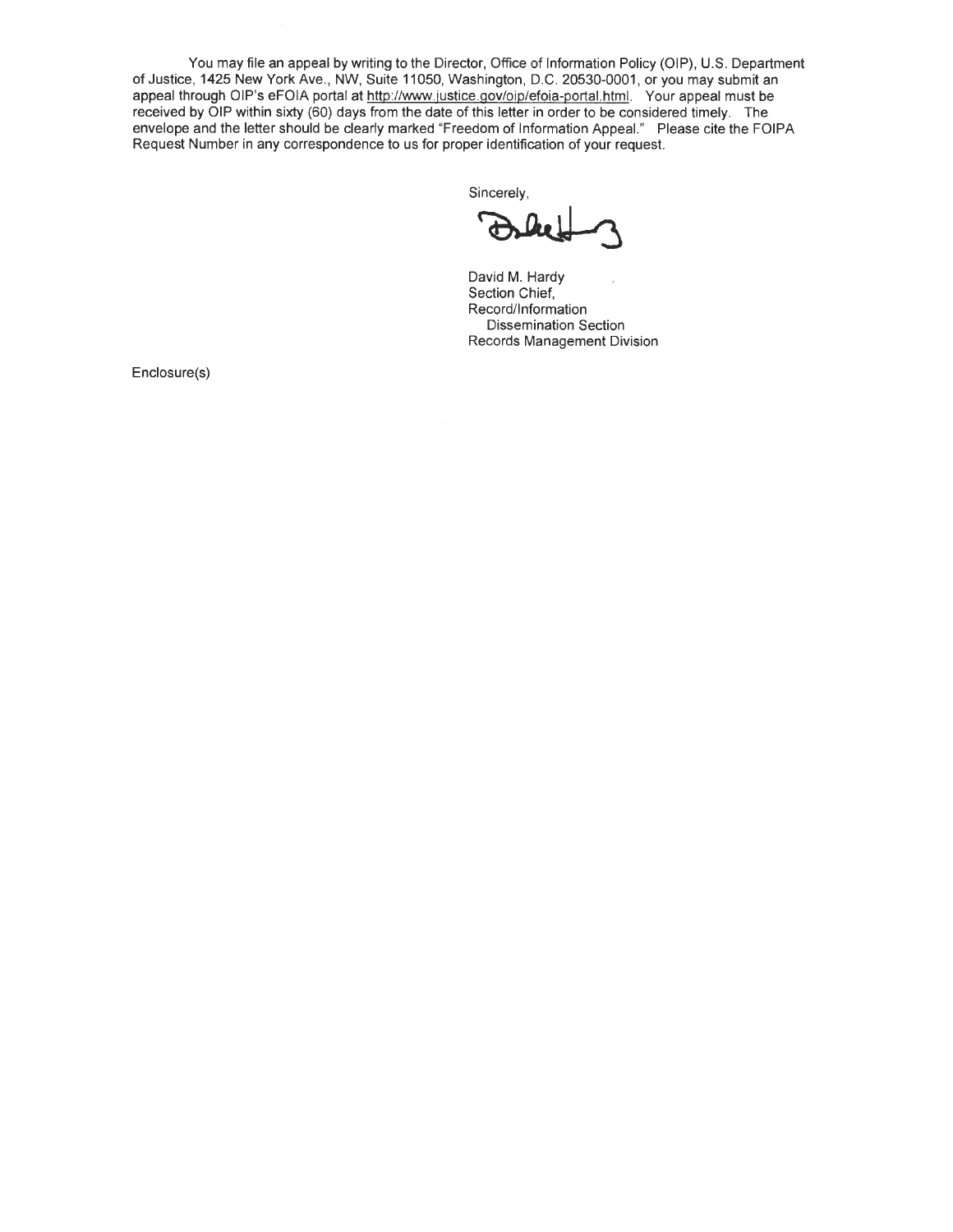

# **FBI FACT SHEET**

- **The primary functions of the FBI are national security and law enforcement.**
- **The FBI does not keep a file on every citizen of the United States.**
- The FBI was not established until 1908 and we have very few records prior to the 1920s.
- **FBI files generally contain reports** of FBI investigations of a wide range of matters, including counterterrorism, counter-intelligence, cyber crime, public corruption, civil rights, organized crime, white collar crime, major thefts, violent crime, and applicants.
- **The FBI does not issue clearances or non-clearances for anyone other than its own personnel or persons having access to FBI facilities.** Background investigations for security clearances are conducted by many different Government agencies. Persons who received a clearance while in the military or employed with some other government agency should contact that entity. Most government agencies have websites which are accessible on the internet which have their contact information.
- **A criminal history summary check or "rap sheet" is NOT the same as an "FBI file."** It is a listing of information taken from fingerprint cards and related documents submitted to the FBI in connection with arrests, federal employment, naturalization or military service. The subject of a "rap sheet" may obtain a copy by submitting a written request to FBI, Criminal Justice Information Services (CJIS) Division , Record Request, 1000 Custer Hollow Road, Clarksburg, West Virginia 26306. Along with a specific written request, the individual must submit a new full set of his/her fingerprints in order to locate the record, establish positive identification, and ensure that an individual's records are not disseminated to an unauthorized person. The fingerprint submission must include the subject's name, date and place of birth. There is a required fee of \$18 for this service, which must be submitted by money order or certified check made payable to the Treasury of the United States. A credit card payment option is also available. Forms for this option and additional directions may be obtained by accessing the FBI Web site at www.fbi.gov/about-us/cjis/background-checks/background\_checks.
- **The National Name Check Program (NNCP)** conducts a search of the FBI's Universal Index (UNI) to identify any information contained in FBI records that may be associated with an individual and provides the results of that search to a requesting federal, state or local agency. Names are searched in a multitude of combinations and phonetic spellings to ensure all records are located. The NNCP also searches for both "main" and "cross reference" files. A main file is an entry that carries the name corresponding to the subject of a file, while a cross reference is merely a mention of an individual contained in a file. The results from a search of this magnitude can result in several "hits" and "idents" on an individual. In each instance where UNI has identified a name variation or reference, information must be reviewed to determine if it is applicable to the individual in question.
- **The Record/Information Dissemination Section (RIDS)** searches for records and provides copies of FBI files responsive to Freedom of Information or Privacy Act (FOIPA) requests for information. RIDS provides responsive documents to requesters seeking "reasonably described information." For a FOIPA search, the subject's name, event, activity, or business is searched to determine whether there is an associated investigative file. This is called a "main file search" and differs from the **NNCP** search.

## **FOR GENERAL INFORMATION ABOUT THE FBI, VISIT OUR WEBSITE AT www.fbi.gov**